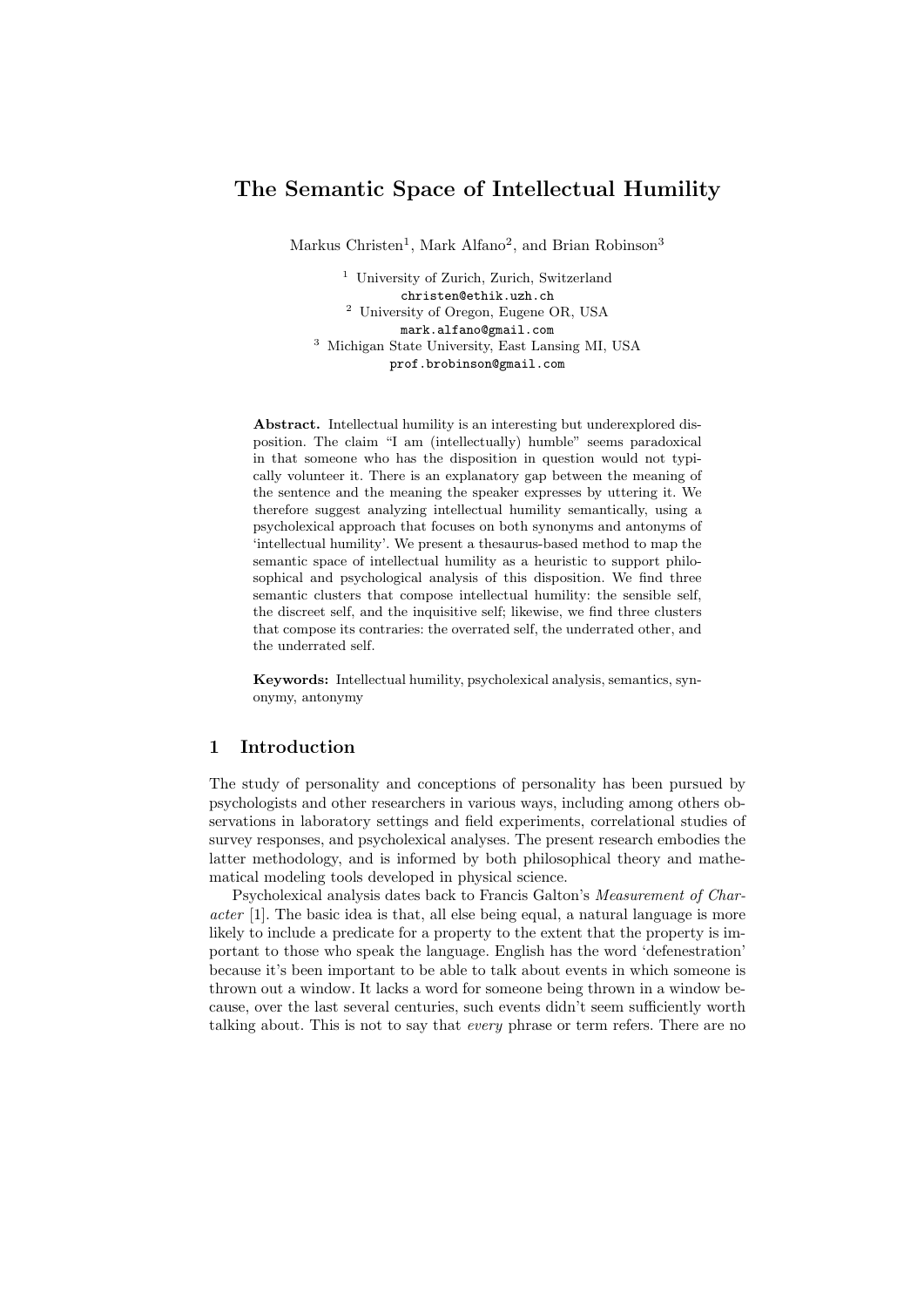#### 2 Markus Christen, Mark Alfano, and Brian Robinson

unicorns despite the existence of the term 'unicorn'. Nor is it to say that everything worth talking about is represented by a phrase or singular term. Words are sometimes coined because new phenomena come into existence or become important; words are also sometimes coined because extant phenomena could not otherwise be parsimoniously described and explained. Sometimes a speaker coins words to describe or explain phenomena for which a word already exists, but of which the coiner is ignorant. So words that are synonyms emerge, further emphasizing the importance of the phenomena referred to. Regardless, the rough generalization that there is a strong positive correlation between the importance of phenomena in the lives of the speakers of a language and the probability of the existence of a term in the language that refers to those phenomena is hard to deny. If this is on the right track, studying psychological language is an indirect way of studying the psychological properties people care about.

Psychologists in the psycholexical tradition don't stop there, though. They also typically argue that the *semantic structure* of a language reflects to some extent the *perceived structure of the phenomena* described by the language. In personality psychology, this insight was used by Allport and Odbert [2] to create a semantic taxonomy of thousands of personality-relevant terms, which they argued represents how people conceive of personality. Of course, the step from language to people's conception of personality is not identical to the step from their conception of personality to actual personality, but it's natural to think that there will be at least a positive correlation  $-$  if only a weak one  $-$  between how we think about personality and how personality actually is. This two-step connection (from language about personality to conceptions of personality, from conceptions of personality to actual personality) has been empirically validated by personality models such as the Big Five [3] and Big Six [4, 5].

The Big Six includes an H factor that represents facets of personality related to honesty and humility. *Intellectual* humility seems to involve a consciousness of the limits of one's knowledge, including sensitivity to circumstances in which one's native egocentrism is likely to function self-deceptively [6], though others regard it as more of a "second-order" open-mindedness [7]. In our age of information, intellectual humility has grown all the more relevant. However, little conceptual or empirical work has explored this trait. We think that the psycholexical approach is especially promising in the investigation of intellectual humility because questionnaires are likely to be especially unreliable as measures of this construct. Someone who is genuinely humble is unlikely to report being humble, and someone who reports being humble is unlikely to be humble. Humility – whether intellectual, moral, or otherwise – seems to involve a paradox of self-attribution.

Additionally, our investigation is motivated by Aristotle's [8] insight, reiterated in contemporary philosophy by Roberts and Wood [6], that a virtue (i.e., a positive value-laden personality disposition or dimension of individual difference) is often best understood in the context of related virtues and the vices they oppose. Put a different way, by contextualizing a term for a virtue in the constellation of its near-synonyms and its near-antonyms, we can create a perspicuous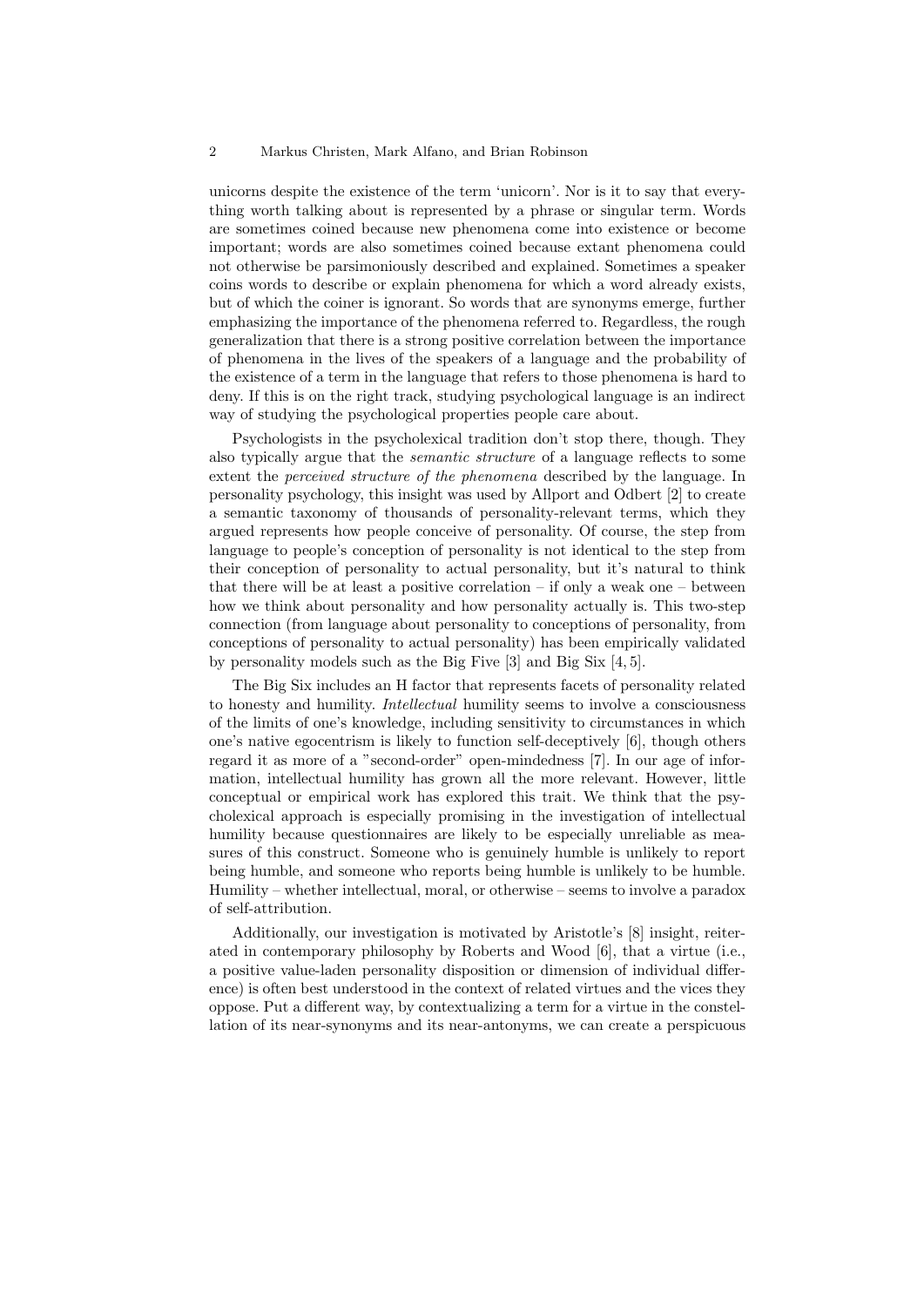representation of the meaning of the term. For these reasons, we propose to investigate the trait of intellectual humility psycholexically by comparing 'intellectual humility' with both its antonyms and synonyms.

# **2 Method**

Our analysis is based on the assumption that the practice of language is precipitated in dictionaries, lexicons, and other wordbooks. Of particular interest is the thesaurus – a language reference book or database organized to help its users find words related to a concept but having slightly different shades of meaning or connotation. Thesauruses reflect what people in their daily use of language – in particular when writing text – consider semantically similar to a given term. In other words, a thesaurus lists synonyms in a broad sense. Modern thesauruses also list antonyms, which are then again related to a set of their own synonyms.

The present research explores the semantic space of intellectual humility by first identifying the most common synonyms and antonyms of 'intellectual humility'. Next, by referring to the thesaurus.com database (the largest online thesaurus for American English), we associate each identified term with a *wordbag*, which is the set of synonyms listed for that term. The *semantic constellation* of a term  $t$  is thus an ordered pair  $(t, T)$ , whose first element is  $t$  itself and whose second element is *t*'s word-bag  $T = \{t, t_{syn1}, t_{syn2}, t_{syn3}, \ldots, t_{synn}\},$  i.e., the set of synonyms of *t* (including *t* itself). By comparing semantic constellations of two terms  $t^1$  and  $t^2$ , we then create a similarity metric *S* by calculating the relative overlap of each pair of word-bags as follows:

$$
S(t^1, t^2) = \frac{|T^1 \cap T^2|}{\min\{|T^1|, |T^2|\}}\tag{1}
$$

The similarities calculated in this way are then used in a novel clustering and visualization tool that generates a semantic map of the terms involved. More specifically:

- 1. We identified potential synonyms and antonyms for 'intellectual humility' in three ways:
	- **a)** We searched philosophy and psychology journals for articles that discuss intellectual humility; we found 24 papers or related texts (such as calls for proposals or abstracts).
	- **b)** We performed an Internet search for entries on 'intellectual humility' and found 20 entries that dealt in a significant way with the concept.
	- **c)** We identified scales that are used in psychology for constructs that have some similarity to intellectual humility (e.g., the H factor of the Big Six personality inventory).

In all these texts, we identified terms that are used to represent the meaning of 'intellectual humility' or its relevant vices.

2. Four raters that have experience with the philosophical topic of intellectual humility assessed all terms collected in step 1 to determine whether they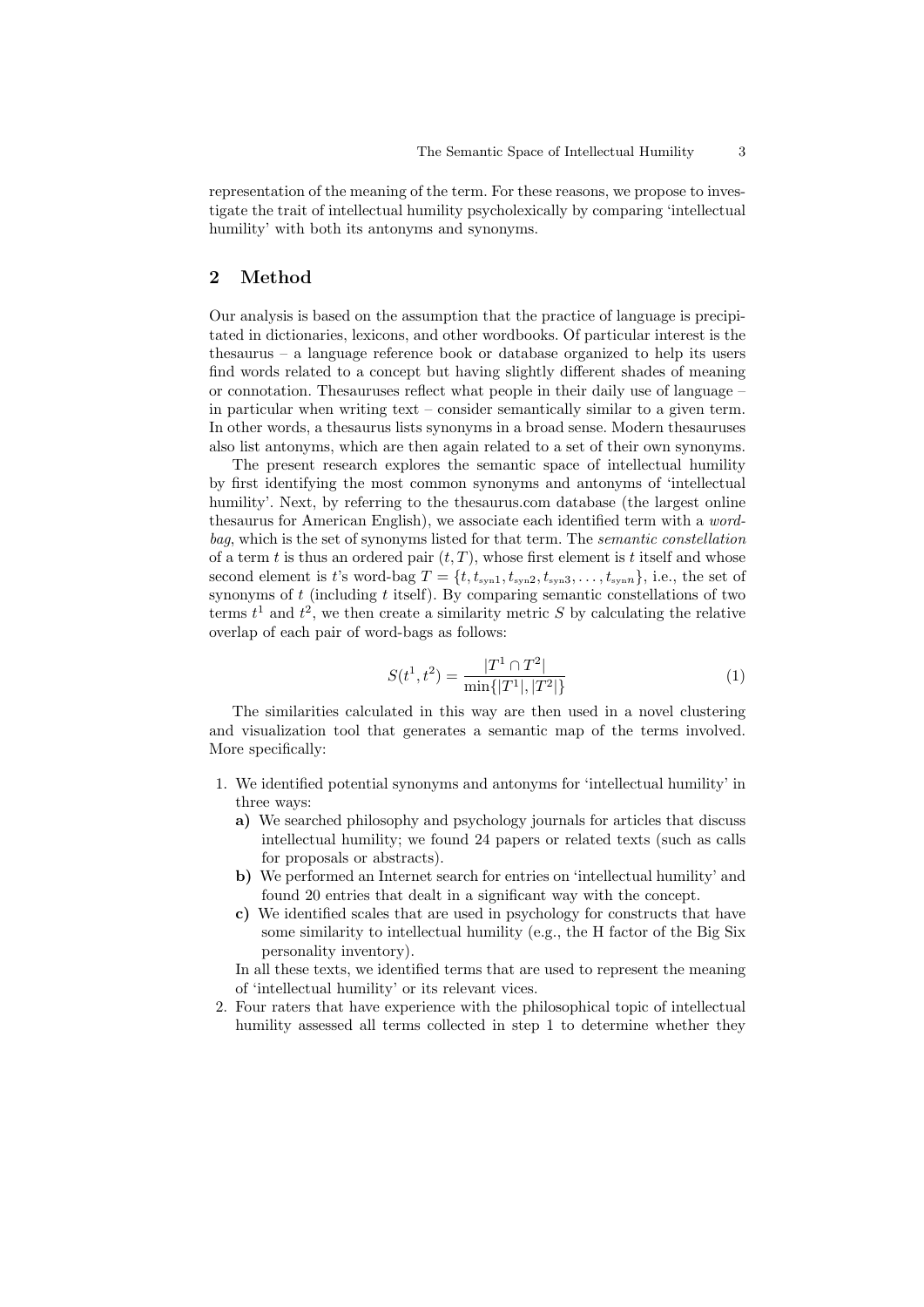#### 4 Markus Christen, Mark Alfano, and Brian Robinson

could be used to express the concept of intellectual humility or a related vice. A term was kept on the list if three out of four raters agreed to do so. In this way, we identified 52 synonyms and 69 antonyms for 'intellectual humility'. Each term was represented at least in noun form and usually in adjective form also, for example: tolerance, tolerant.

- 3. We identified all entries for each term generated in step 2 in the thesaurus.com database to generate word-bags for each synonym and antonym. For example, the word-bag for 'tolerance' included all entries on thesaurus.com for the term set tolerance, tolerant.
- 4. Next, we calculated the similarity in overlap between every pairwise combination of word-bags. For example, the word-bag of 'tolerance' contains 55 terms and the word-bag of 'broadmindedness' contains 40 terms. 12 terms are contained in both word-bags. Hence, the similarity between 'tolerance' and 'broadmindedness' is  $12/40 = 0.3$ . In this way, the similarity measures are always between 0 (no similarity) and 1 (one word-bag is completely contained in the other word-bag).
- 5. We checked for highly similar terms  $(S > 0.5)^4$  We collapsed the wordbags of these terms into a single word-bag to reduce the number of synonyms/antonyms. Conceptually, it's unclear whether terms that share more than half of their semantic constellations represent genuinely distinct constructs. In this way, we reduced the number of synonyms from 52 to 39 and the number of antonyms from 69 to 46. When two terms were collapsed, our raters kept the term that in their estimation was better known. A new wordbag was created combining those of the two collapsed terms (and eliminating redundancies). In cases where the word-bag of a term *t* overlapped with two or more other terms by *>* 0.5 whose mutual overlap was, however, below the cutoff-value, the raters determined collapsing based on the highest mutual overlaps. This occurred 2 times for the synonyms and 8 times for of the antonyms. For all condensed word-bags, the similarities were re-calculated. Step 5 was not iterated.
- 6. The similarity measures obtained in this way were then used as inputs in a visualization algorithm called *superparamagnetic agent mapping*, which employs self-organizing agents governed by the dynamics of a clustering algorithm inspired by spin physics to generate denoised low-dimensional representations for which the characteristics of nonlinear data structures are preserved or even emphasized. To conceptualize this mapping, imagine each term as a particle that naturally repels all other particles. However, as overlap between two terms increases, they become more attracted to each other. Thus, superparamagnetic agent mapping typically produces clumping, where several particles clump together (connoting similarity) while collectively repelling a different cluster (connoting collective difference between the two clusters). It has been shown [9] that this method is superior to standard

<sup>4</sup> This cut-off value was chosen based on a logarithmic count of the long-tailed distance distribution such that the tail was cut off before the beginning of the main mode of the distribution (i.e., the largest mode in a multi-modal distribution).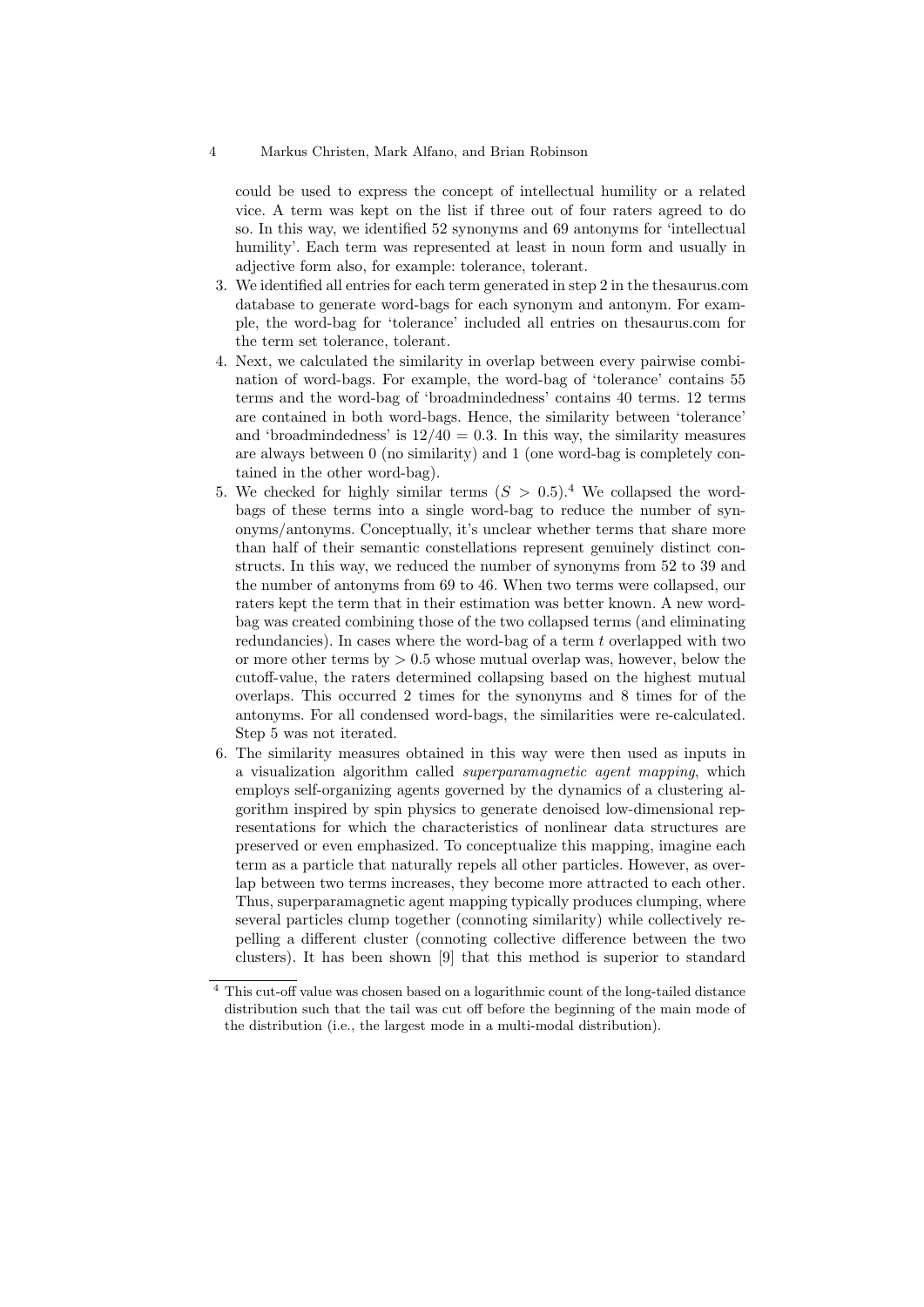methods such as factor analysis, principal components analysis, and multidimensional scaling in preserving the topology of the data space with clustered data. Since such a map will never precisely display the real topology of the original, high-dimensional space, we calculated for each point on the map the sum of the differences between the point and all its neighbors both in the map and in the original space (normalized to the longest distance in either case). The lower this sum, the better the map displays the real distance distribution of a point from its neighbors in the original space, so this number is a proxy for the quality of the map.<sup>5</sup> To increase the heuristic value of the maps, we rescaled the sizes of the points themselves so that larger points indicate greater topological certainty.

7. Finally, using the same clustering paradigm in an adapted version from [10], we identified clusters on the map generated in step 6.

Step 7 generates the maps below that are then used to inform our reasoning about intellectual humility.

### **3 Results**

We produced three maps to convey our results. Figure 1 is the synonym map, showing the degree of overlap among intellectual humility's 39 synonyms. The terms predominantly cluster into three groups. The first group (displayed in green) we have labeled *the Sensible Self* and is exemplified by terms such as 'comprehension,' 'responsiveness', and 'mindfulness'. We take this cluster to be representative of the notion that an intellectually humble person will be open and responsive to new ideas and information. Interestingly, 'sympathy' is also in this cluster, indicating that there at least can be an emotional component to this sort of intellectual humility. The second (pink) cluster we call *the Inquisitive Self* ; it is illustrated by terms such as 'curiosity', 'exploration', and 'learning'. The difference between the Sensible Self and the Inquisitive Self indicates that there is some difference between seeking new information or ideas and being open to them when they are presented. Third, we have named the blue cluster *the Discreet Self*, which is typified by 'humility', 'decency', and 'unpretentiousness'. It is worth noting that the discreet cluster is further removed from the other two than the sensible and inquisitive clusters are from each other and that this part of the map most accurately displays the original topology of the high dimensional space. This would seem to indicate that intuitiveness and sensibility are more closely conceptually related to each other than either is to discreetness. Finally, some terms (shown in black) have intermediate positions among these groups (e.g., 'flexibility' and 'tolerance') and do not fit neatly within any cluster.

Figure 2 shows the results of the antonym map, displaying the degree of overlap between intellectual humility's 46 antonyms. The first result to notice is

<sup>&</sup>lt;sup>5</sup> This map aberration index, defined as  $\sum_i \sum_j \left| \frac{d_{orig.}(x_i, x_j)}{\max_j \{d_{orig.}(x_i, x_j)\}} - \frac{d_{map}(x_i, x_j)}{\max_j \{d_{map}(x_i, x_j)\}} \right|$  $\frac{a_{map}(x_i, x_j)}{\max_j\{d_{map}(x_i, x_j)\}}\Big|,$ also serves as quality measure when comparing different types of visualizations like MDA or PCA; see [9] for further details.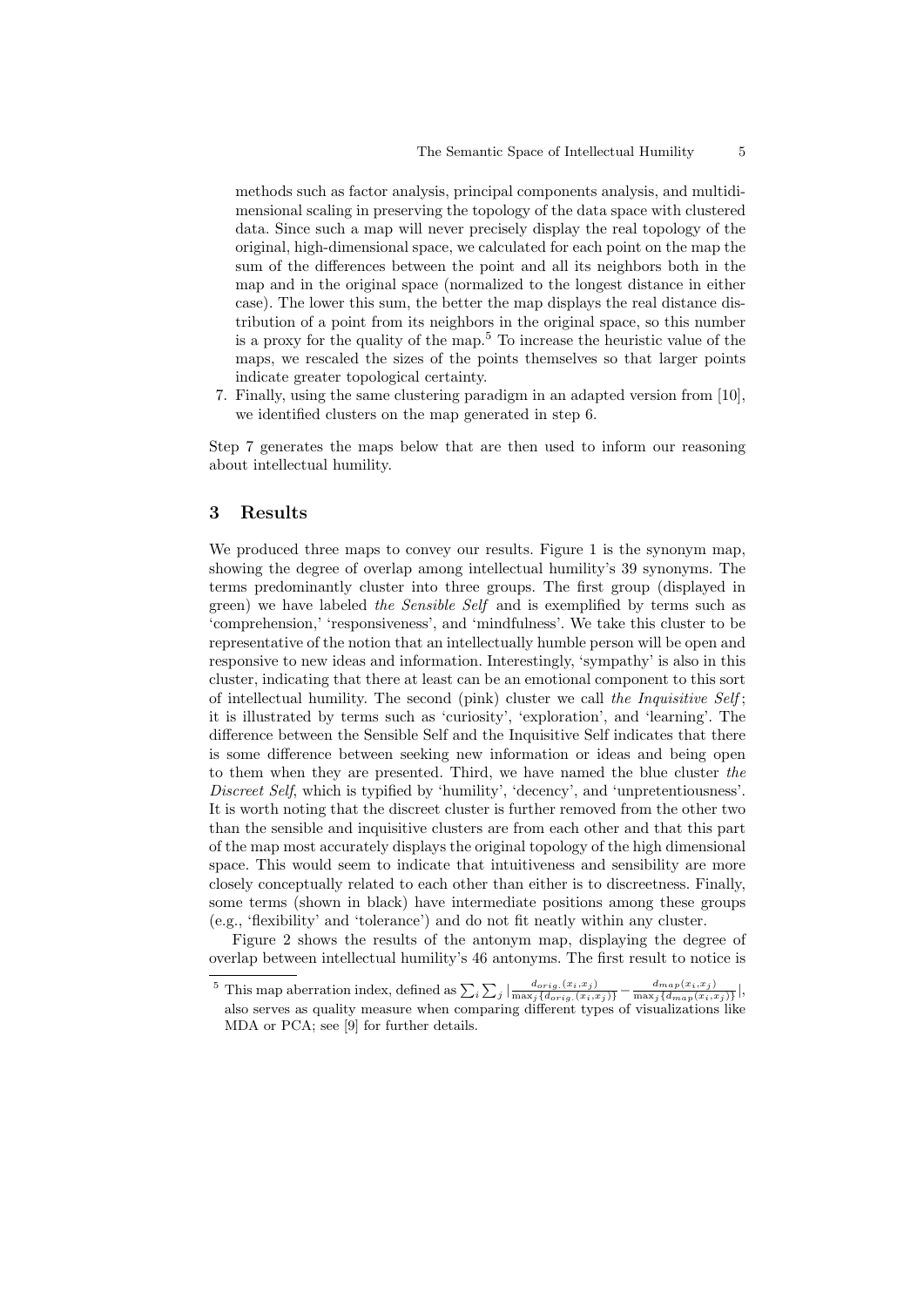

**Fig. 1.** IH Synonym map.

that almost all the terms are aligned along one dimension and cluster at each endpoint. We take this to represent the distinction between underrating and overrating. The larger, red cluster can be thought of as *the Overrated Self*, and includes terms such as 'vanity, 'pride', and 'arrogance'. This cluster suggests that one way not to be intellectually humble is to be overly focused on one's own high status. Overrating oneself is not, however, the only way to fail to be intellectually humble. The opposite endpoint has two closely related clusters that indicate two other ways. There is *the Underrated Other* in purple (typified by terms such as 'bias', 'prejudice', and 'unfairness') and *the Underrated Self* cluster in orange, which is similar in that it involves underrating, but the object of underrating is oneself. This cluster is characterized by terms such as 'diffidence', 'timidity', and 'acquiescence'. This cluster suggests that there is such a thing as being too humble, such that one's lack of pride ceases to have any positive value. It is worth noting how close the two (orange and purple) underrated clusters are relative to the (red) overrated cluster. This indicates that there is a higher degree of similarity based on the nature of the rating (over or under) than on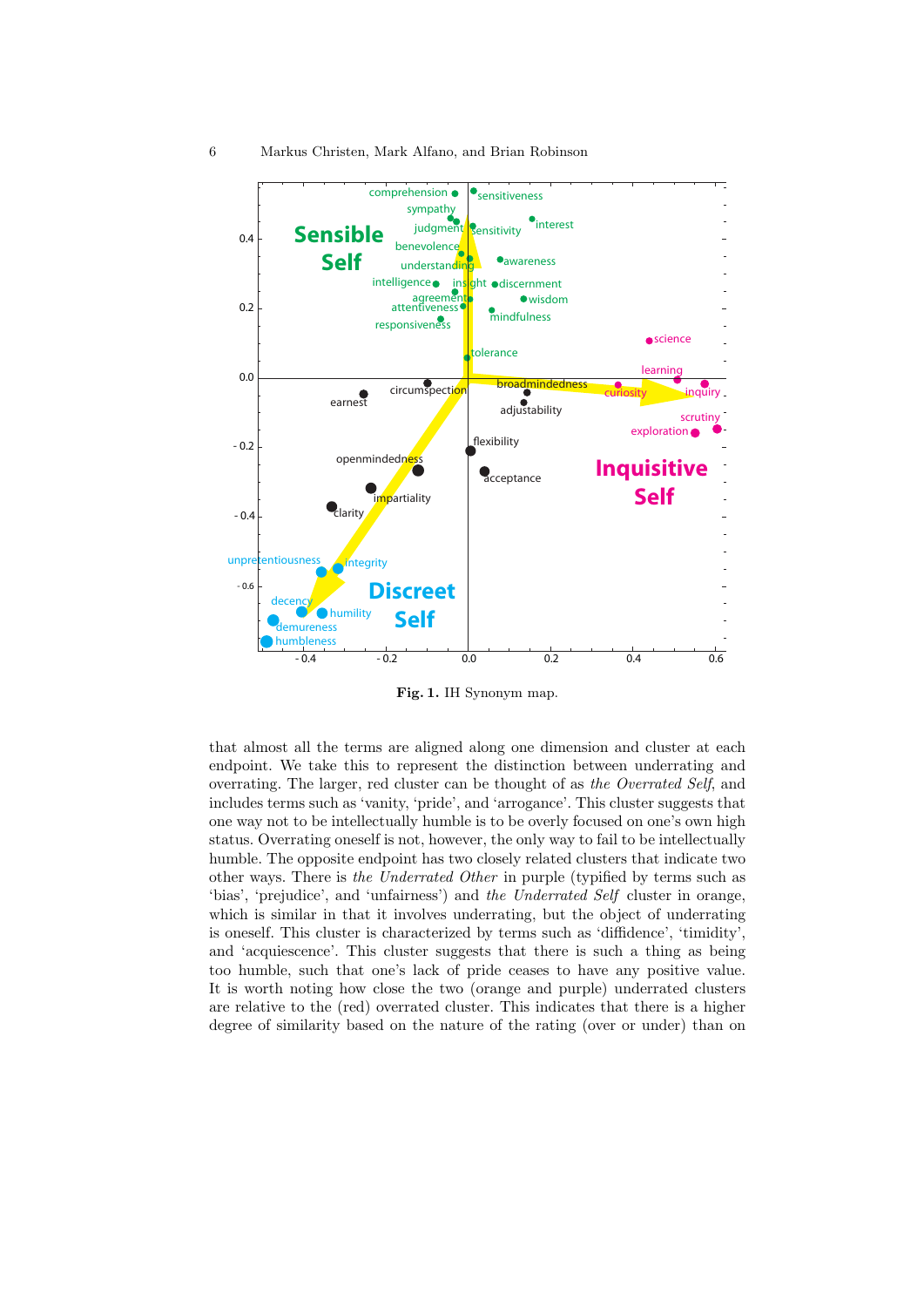

The Semantic Space of Intellectual Humility 7

**Fig. 2.** IH Antonym map.

who is being evaluated (self or other). Note also that there is no overrated other cluster – which may either indicate that this disposition is conceptually unrelated to intellectual humility, or simply that our methodology didn't uncover terms related to this disposition. Finally, we again see several terms (such as 'hubris', 'chutzpah', and 'aloofness') in white circles in the middle, indicating that these terms do not fit within any cluster.

Finally, in Figure 3, we mapped all synonyms and antonyms together. We preserved the colors from the two previous maps. The resulting map retains many of the structural features of the previous maps, but with a few significant changes. First, it reveals that for the antonyms the linear structure along the poles of the Overrated Self and the Underrated Other is mainly preserved, whereas the terms on the Underrated Self (orange) are in the same region as the terms for the Discreet Self (blue) from the synonym set. Additionally, the distinction between the terms for the Sensible Self (green) and Inquisitive Self (pink) is no longer discernible. This second merger merely indicates that the difference between the Inquisitive Self and the Sensible Self is large enough to be significant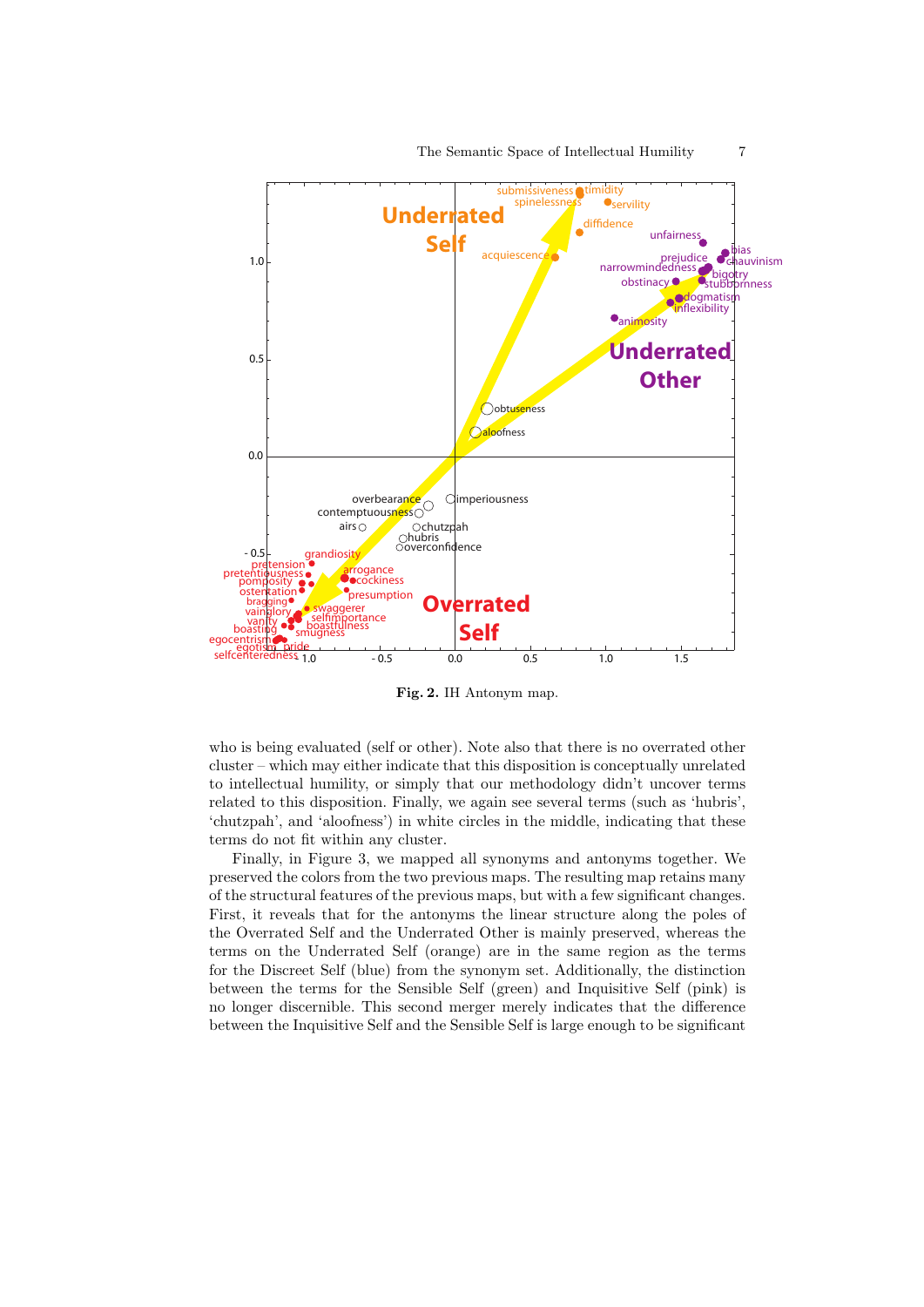

**Fig. 3.** Unified synonyms and antonyms map.

when compared to the Discreet Self, but small enough not to be significant when compared to intellectual humility's antonyms.

# **4 Discussion and Conclusion**

From these results, there are three points we wish to draw out for discussion. First, there is the matter of what the clusters represent. In the antonyms map, we take each cluster to represent a distinct vice, i.e., a different way one can fail to be intellectually humble. For the synonyms, however, two possibilities exist. It might be that each cluster represents a distinct trait, all three of which go by the same name of 'intellectual humility'. Opposing this semantic diversity thesis is the alternate interpretation that sees each cluster representing a different facet of the single trait of intellectual humility.

Second, consider the merging of the synonym-based Discreet Self and antonymbased Underrated Self in the combined map. We see two possible interpretations.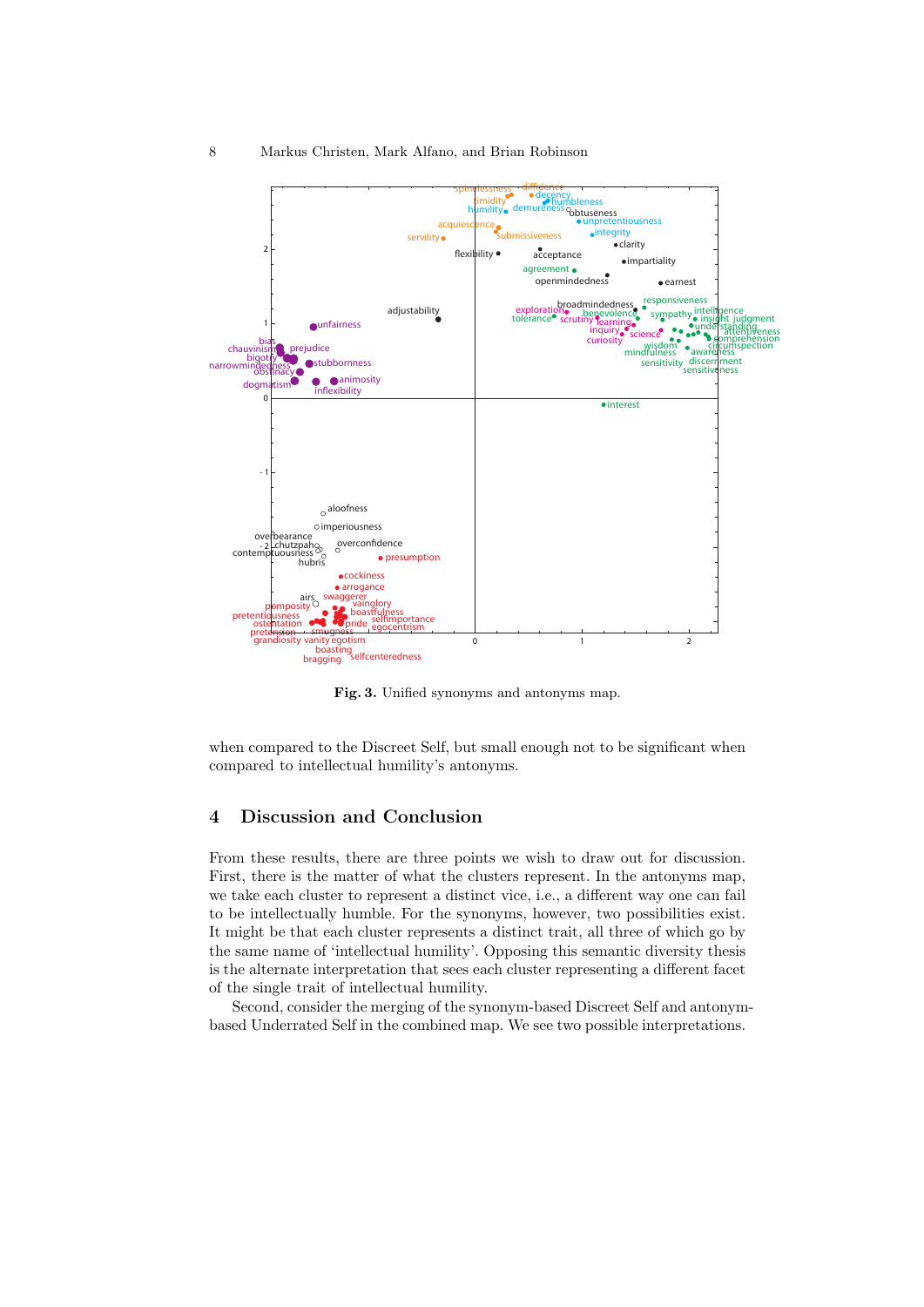It might be that the discreet aspect of intellectual humility is essentially akin to underrating oneself. Snow [11] and Taylor [12] both argue that humility essentially involves recognizing one's low status or personal faults. If this is right, then either the discreet aspect of humility is more of a vice than a virtue, or the underrated aspect of humility's antonyms is more of a virtue than a vice. Either way, the valence of one or both of these semantic clusters may need to change. Alternatively, there might be two different traits picked out by these clusters – one a virtue and the other a vice – that are behaviorally similar enough that they are easily conflated. Someone who underrates herself will behave very similarly to a discreet person. They will both not regularly speak up about controversial topics, in praise of themselves, or for their own rights and entitlements, making it difficult to differentiate them behaviorally. There could, however, be an underlying psychological difference that typically goes unobserved. The discreet person may not often attend to evaluating herself, but when she does so, she does it accurately. One who underrates herself, however, may pay significant attention to her own merits, but regularly devalue them. Further research on the behavioral and psychological aspects of intellectual humility and its contraries may help to answer this question.

The third point relates back to the Big Six personality inventory [4, 5]. As mentioned, the H factor is meant to represent facets of personality related to honesty and humility. The 100-item revised version measures the participant's humility (specifically her modesty) by having her indicate (dis)agreement with statements such as "I am an ordinary person who is no better than others." We worry that the Big Six therefore includes in its H dimension items that are better understood as contrary to humility, not allied with or constitutive of it.

Finally, we remind three shortcoming of our study. First, the nature of the data does not allow to decide, whether the similarities found only reflet purely pragmatic use of words within (American) English, or whether they actually represent relations between mental concepts. This requires additional empirical research that is currently in preparation. Second, the similarity measure used may misguide the analysis as we do not take into account differences in usage frequency of terms. For example, two pairs of terms may share an overlapping set of the same relative size – but in one case the overlap may consist of terms that are very frequently used as synonyms for the terms under investigation, whereas in the other case, the word bags share synonyms that are only very rarely used. It would be plausible to treat these two cases different – however, this would again need additional empirical data on how frequent certain terms are used as synonyms. To diminish this problem, services like Google Ngram (https://books.google.com/ngrams) could be used for obtaining proxy data regarding term frequency in synonymy relations. Third, our current methodology requires manual coding for term collapsing, as there is no biunique way of merging word bags. Although manual coding was feasible in our case, for larger term sets this approach may reach its limits. However, in our case, manual coding was mainly used to decrease the number of synonyms/antonyms and to allow for visualizations that are easier to understand. One may skip this part to the cost